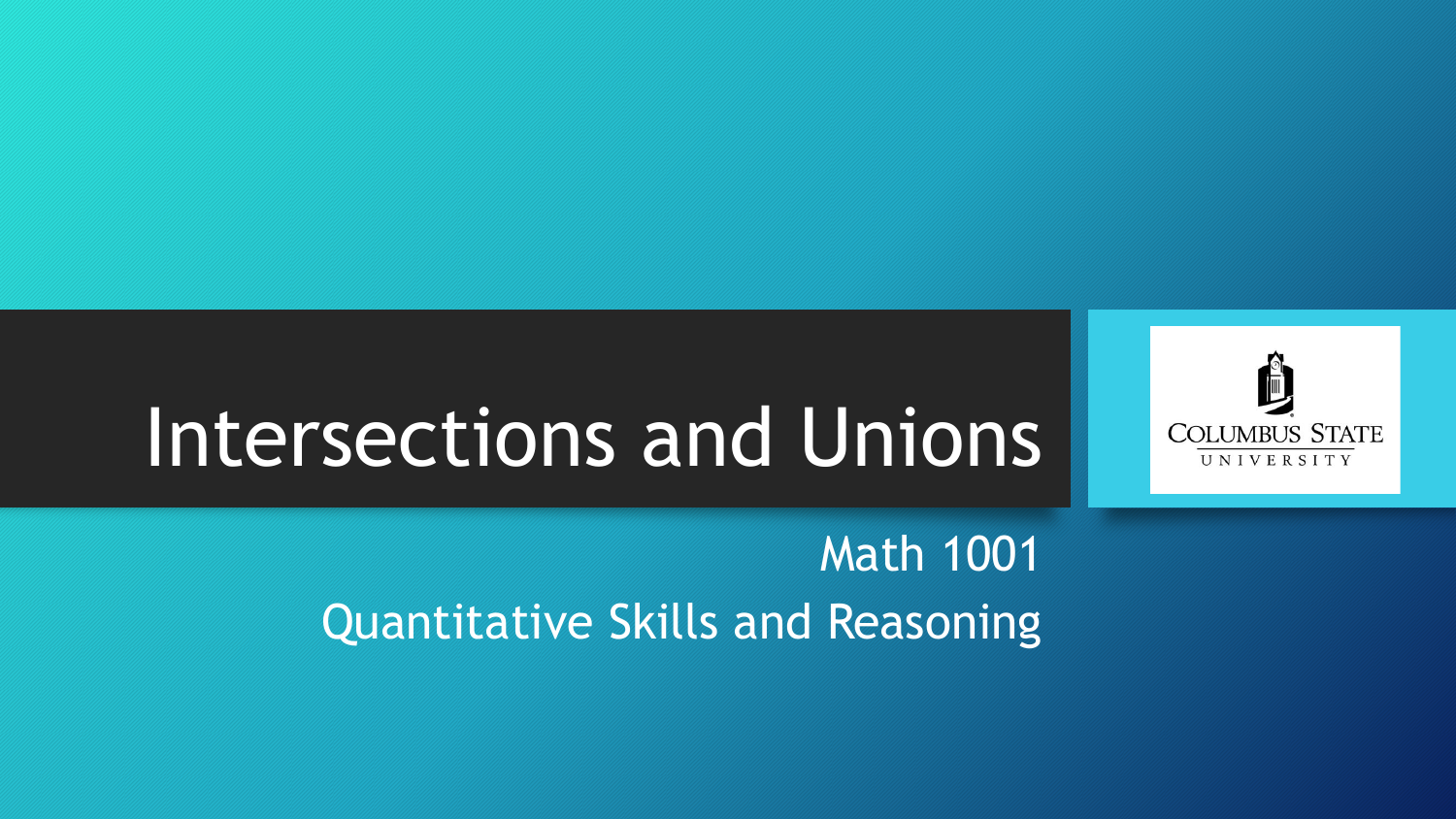### The Intersection of Sets

- The **intersection** of sets *A* and *B*, denoted by *A* ∩ *B*, is the set of elements common to both *A* and *B*.
- $\bullet$  *A*  $\cap$  *B* = {*x* | *x*  $\in$  *A* and *x*  $\in$  *B*}
- Venn Diagram of the intersection of *A* and *B*:

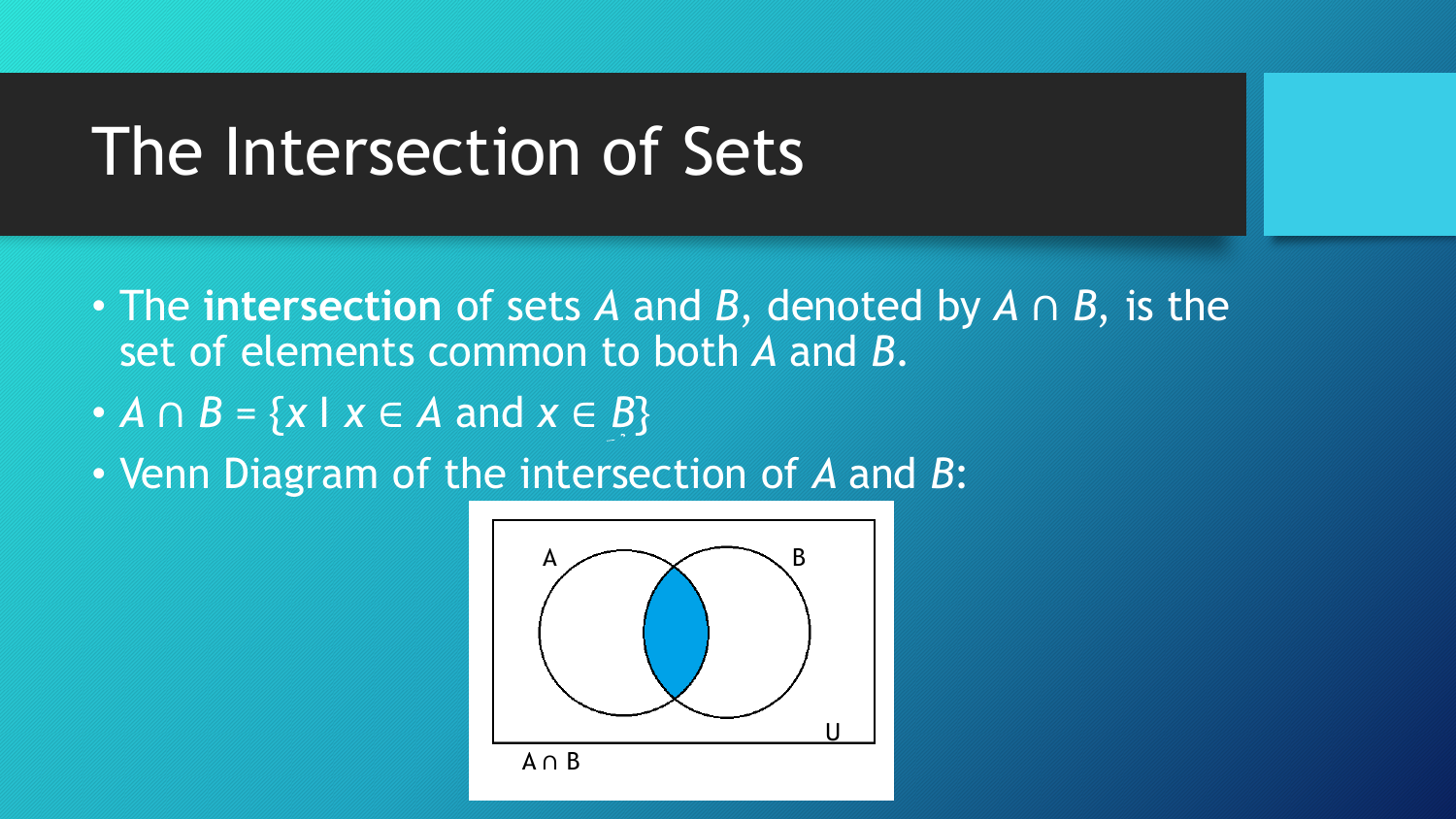### The Intersection of Sets

- Let  $A = \{2, 5, 6, 8\}, B = \{3, 4, 5, 6, 7\}, \text{ and } C = \{3, 7, 9\}.$ Find:
	- *A* ∩ *B* The elements common to *A* and *B* are 5 and 6, so  $A \cap B = \{5, 6\}$
	- *A* ∩ *C A* and *C* have no common elements, therefore *A* ∩ *C =* { } = ∅
	- *B* ∩ *C* The elements common to *B* and *C* are 3 and 7, so *B*  $\cap$  *C* = {3, 7}
- Note that *A* ∩ *B* does not equal 5, 6, but {5, 6}. **The intersection of two sets is also a set.**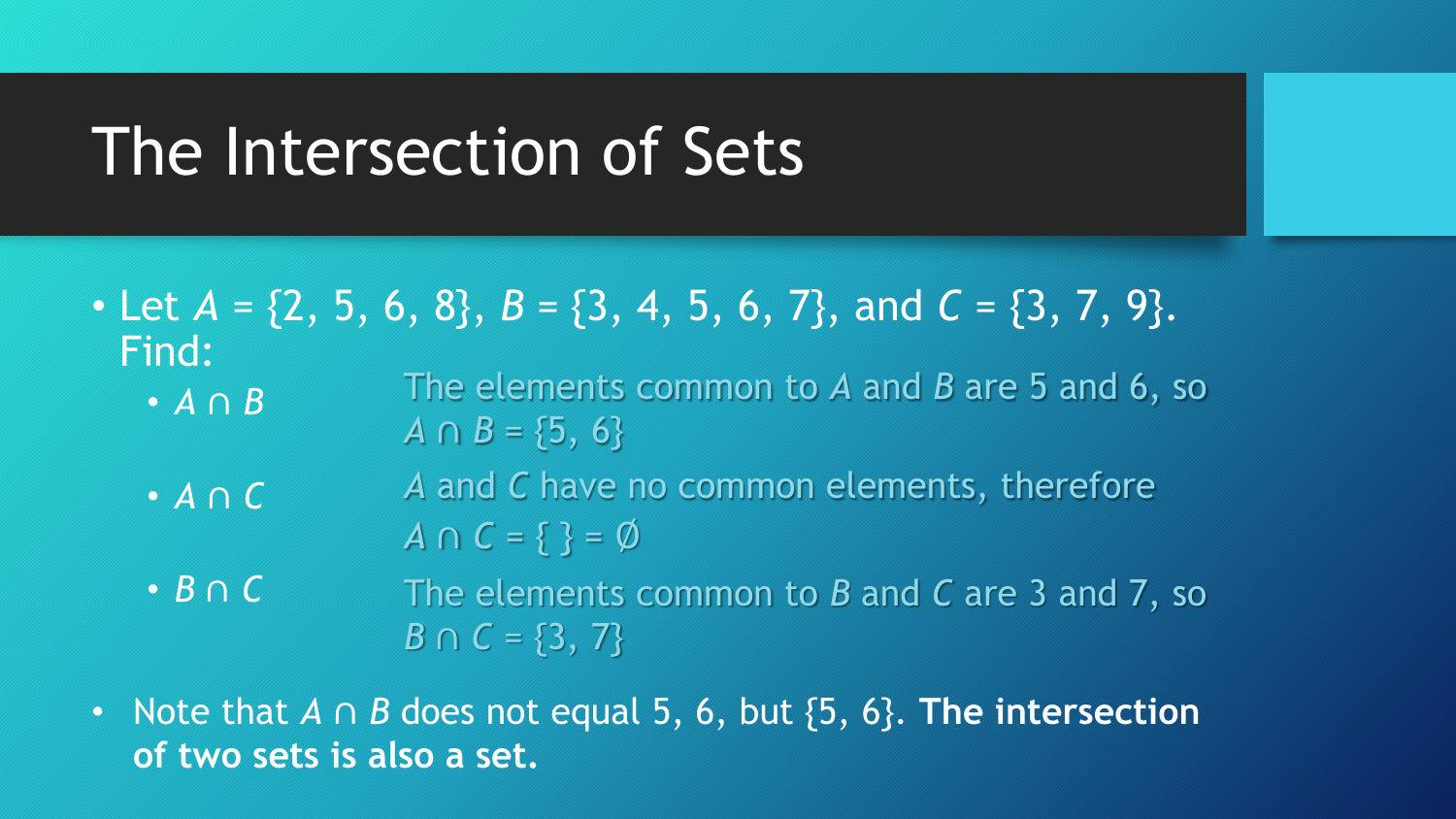## Disjoint Sets

- Two sets are **disjoint** if their intersection is the empty set. The sets *A* and *C* from the previous example are disjoint.
- The Venn diagram below illustrates two disjoint sets.

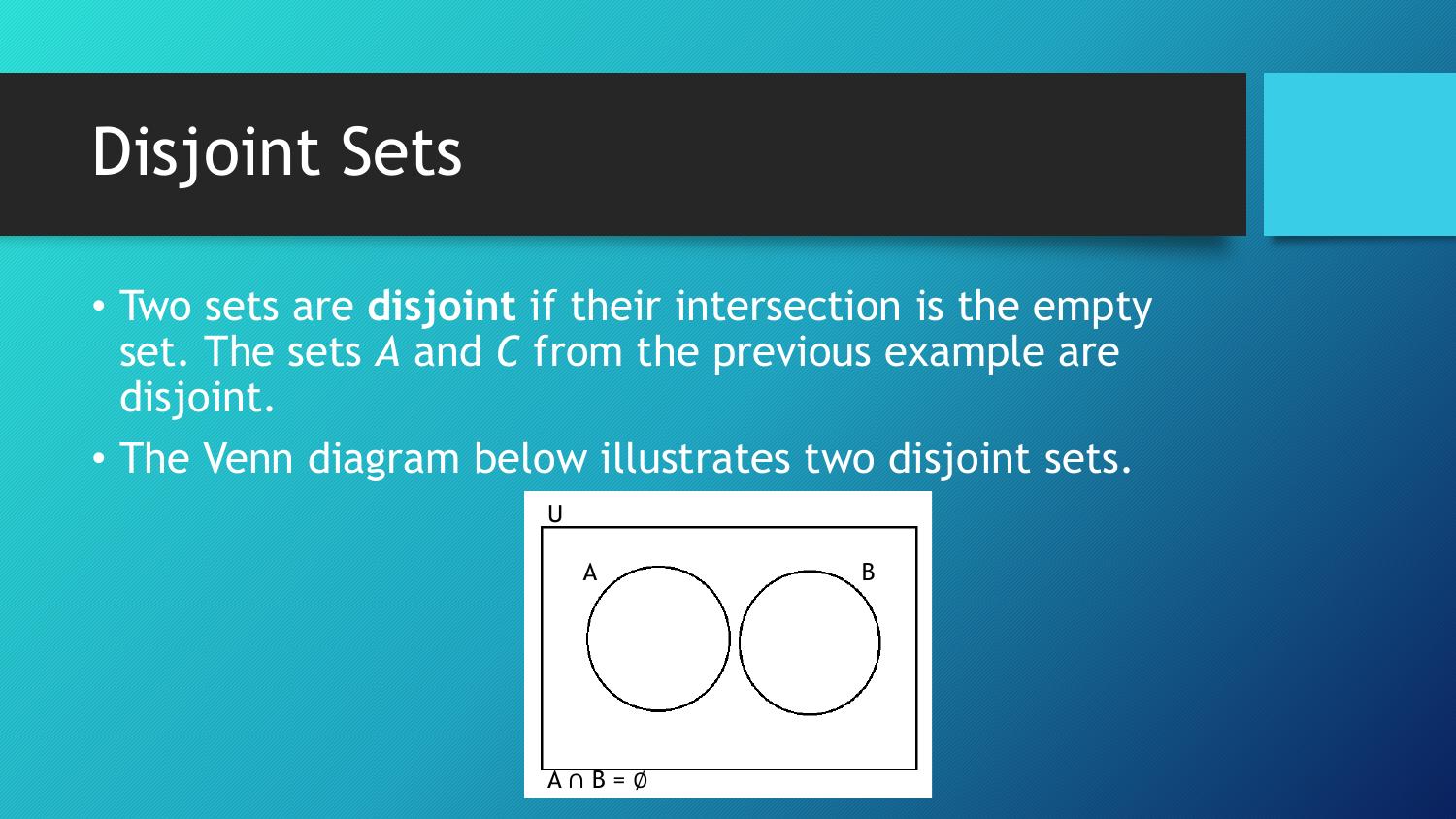### The Union of Sets

- The **union** of sets *A* and *B*, denoted by *A* ∪ *B*, is the set that contains all the elements that belong to *A* or *B*, or to both.
- *A* ∪ *B =* {*x* I *x* ∈ *A* or *x* ∈ *B*}
- Venn Diagram of the union of *A* and *B,* shaded in blue:

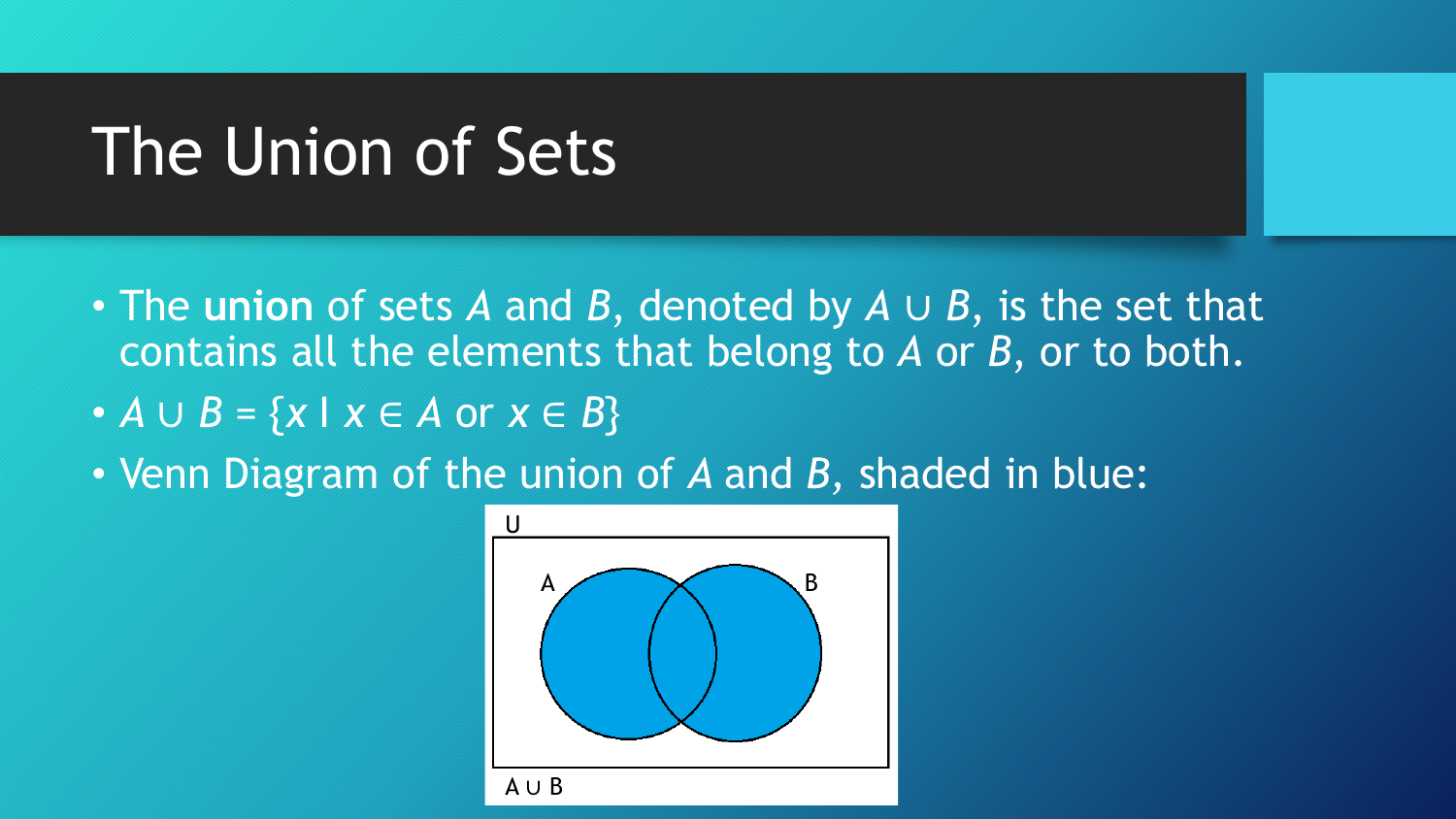### The Union of Sets

- Let  $A = \{2, 5, 6, 8\}, B = \{3, 4, 5, 6, 7\}, \text{ and } C = \{3, 7, 9\}.$ Find:
	- *A* ∪ *B*  $A \cup B = \{2, 3, 4, 5, 6, 7, 8\}$
	- *A* ∪ *C A* ∪ *C =* {2, 3, 5, 6, 7, 8, 9}
	- *B* ∪ *C B* ∪ *C* = {3, 4, 5, 6, 7, 9}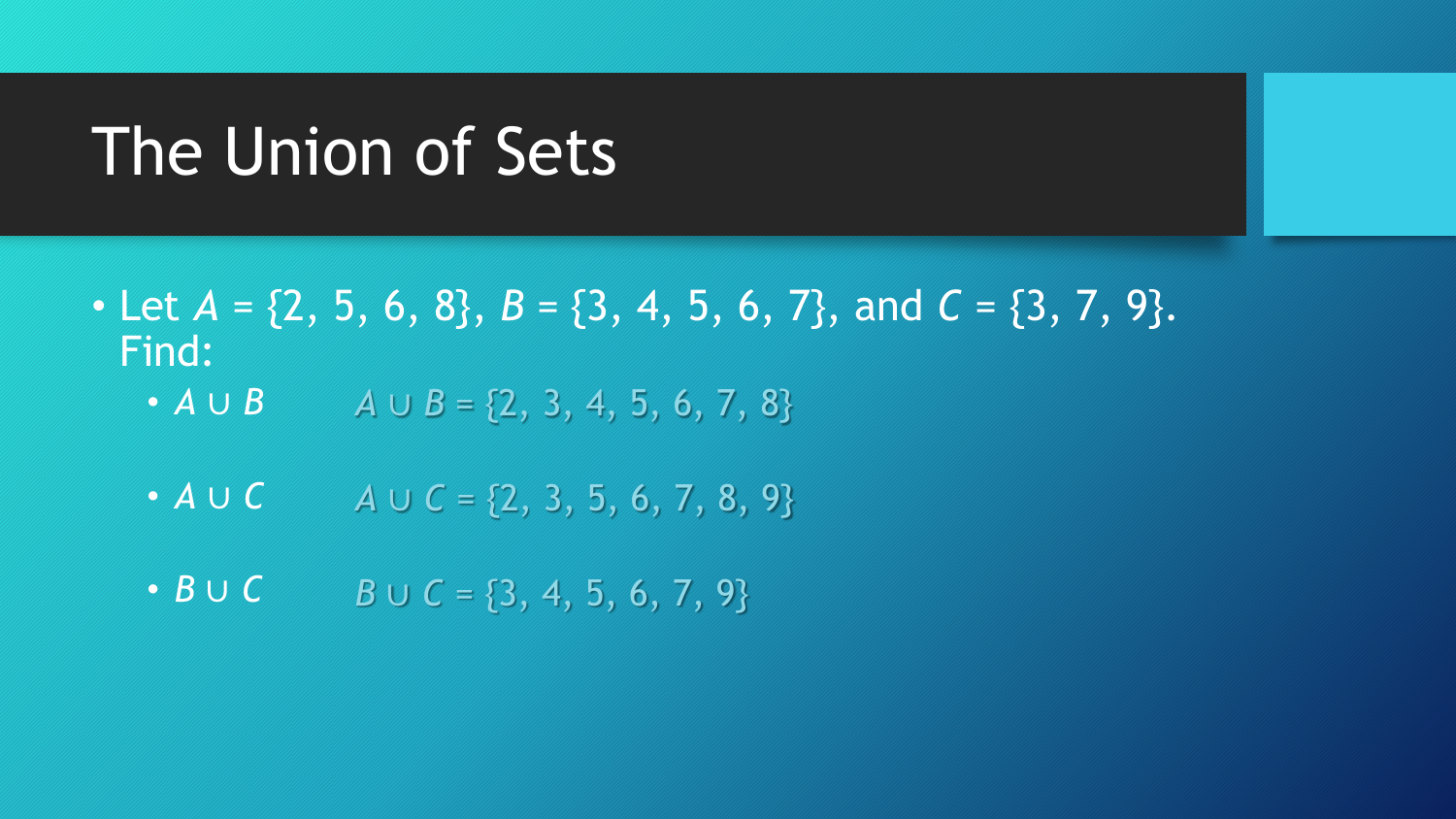### Intersections and Unions

- In mathematical problems that involve sets, the word "and" is interpreted to mean *intersection*.
	- For instance, the phrase "College students *and* parents" indicates the population that are both college students and parents.
- Similarly, the word "or" is interpreted to mean *union*.
	- The phrase "College students *or* parents" indicates the population that are college students, those that are parents, and those that are both college students and parents.